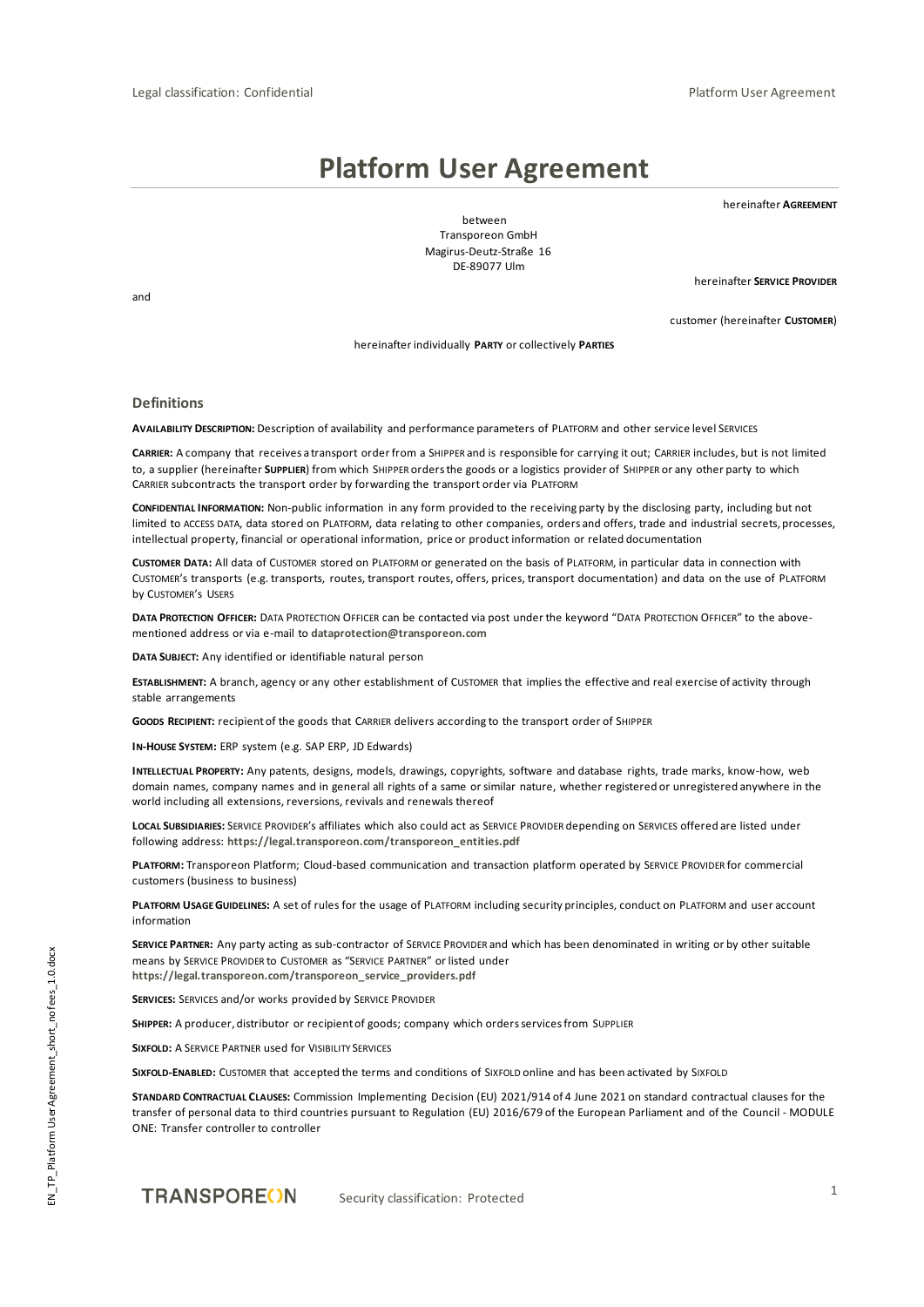**SYSTEM REQUIREMENTS:** Technical requirements regarding hardware and software to be met by CUSTOMER's systems in order to be able to use PLATFORM and SERVICES, listed under **<http://www.transporeon.com/en/system-requirements/>**

**TRANSPOREON APP:** Transporeon app for drivers; an application installed on mobile devices, provided by SERVICE PROVIDER

**USER:** A natural person authorised by CUSTOMER and confirmed by SERVICE PROVIDER or SERVICE PROVIDER's affiliates, who is allowed to access PLATFORM by using access data assigned to this person

**VISIBILITY SERVICES:** All SERVICES offered on PLATFORM that enable tracking status messages in connection with the execution of the transport

## **Preamble**

CUSTOMER desires to increase the efficiency of its logistics processes. For this purpose, SERVICE PROVIDER provides CUSTOMER with access to PLATFORM. In connection with the usage of PLATFORM by CUSTOMER, SERVICE PROVIDER may also render IT services, including consultancy, project management, customising and support.

## **1. Contract conclusion**

This AGREEMENT is considered concluded once CUSTOMER concluded the registration process that includes the link to this AGREEMENT. By following the steps in the Registration centre, CUSTOMER will conclude this AGREEMENT by clicking "Complete registration". The online registration must be completed in full and truthfully. SERVICE PROVIDER may request the authorised signatory of CUSTOMER to show suitable evidence of authority to represent CUSTOMER. SERVICE PROVIDER reserves the right to refuse registration or to revoke or to delete such in case of misuse or if false information is provided.

#### **2. Security of PLATFORM and SERVICES**

- 2.1. **PLATFORM USAGE GUIDELINES**
- (a) CUSTOMER will have access to PLATFORM by way of its ACCESS DATA. CUSTOMER agrees to keep its ACCESS DATA confidential and to restrict any unauthorised access to the account. CUSTOMER undertakes to change its password on a regular basis.
- (b) CUSTOMER agrees to comply with the conditions stipulated in PLATFORM USAGE GUIDELINES which can be accessed under **<https://www.transporeon.com/en/system/pug/>**. SERVICE PROVIDER may update PLATFORM USAGE GUIDELINES from time to time in compliance with the conditions specified in **[17](#page-7-0) [\(Changes\)](#page-7-0)**. CUSTOMER shall make PLATFORM USAGE GUIDELINES available for each USER of its accounts. CUSTOMER remains responsible for all the activities that occur under each account that it has on PLATFORM and for the conduct of its USERS.
- **2.1.2. Consequences for breach of PLATFORM USAGE GUIDELINES**
- (a) SERVICE PROVIDER reserves the right to block CUSTOMER's access to PLATFORM in case of any infringement of PLATFORM USAGE GUIDELINES and to delete or block CUSTOMER's data infringing the provisions of this AGREEMENT.
- (b) SERVICE PROVIDER will inform CUSTOMER about blocking of its access and blocking or deletion of its data in writing or via e-mail.
- (c) SERVICE PROVIDER is entitled to inform SHIPPERS of CUSTOMER about an impending or actual blocking of CUSTOMER's access to PLATFORM.
- **2.1.3. Technical data transfer**

The use of insecure data transmission routes, in particular, HTTP or FTP, can result in THIRD PARTIES accessing the transmitted data, reading or changing these data. In order to prevent this risk, SERVICE PROVIDER offers secure data transmission routes, e.g. HTTPS, FTPS or AS2. If CUSTOMER nevertheless decides to use insecure transmission routes, CUSTOMER is solely responsible for any damages that may result therefrom.

### **3. Rights of use**

- (a) SERVICE PROVIDER grants to CUSTOMER for the duration of this AGREEMENT a right to access and use PLATFORM. SERVICE PROVIDER may introduce new releases, versions, updates and upgrades of PLATFORM from time to time. In this case, the preceding sentence shall apply accordingly.
- (b) CUSTOMER needs to match SYSTEM REQUIREMENTS to be able to access and use PLATFORM. SYSTEM REQUIREMENTS may be updated from time to time in compliance with the conditions specified in **[17](#page-7-0) [\(Changes\)](#page-7-0)**.
- (c) CUSTOMER undertakes to use PLATFORM and SERVICES solely for its own internal business purposes in accordance with this AGREEMENT.
- (d) CUSTOMER shall not be entitled to provide third parties access to PLATFORM, neither for payment of a fee nor free of charge.
- (e) SERVICE PROVIDER hereby does not provide CUSTOMER any licenses and/or INTELLECTUAL PROPERTY (current and/or future).
- (f) Any and all INTELLECTUAL PROPERTY owned by SERVICE PROVIDER prior to conclusion of Agreementshall remain the sole property of SERVICE PROVIDER. Any and all INTELLECTUAL PROPERTY that results from, is obtained or developed in connection with this AGREEMENT and the provision of SERVICES after conclusion of Agreement shall be owned by SERVICE PROVIDER.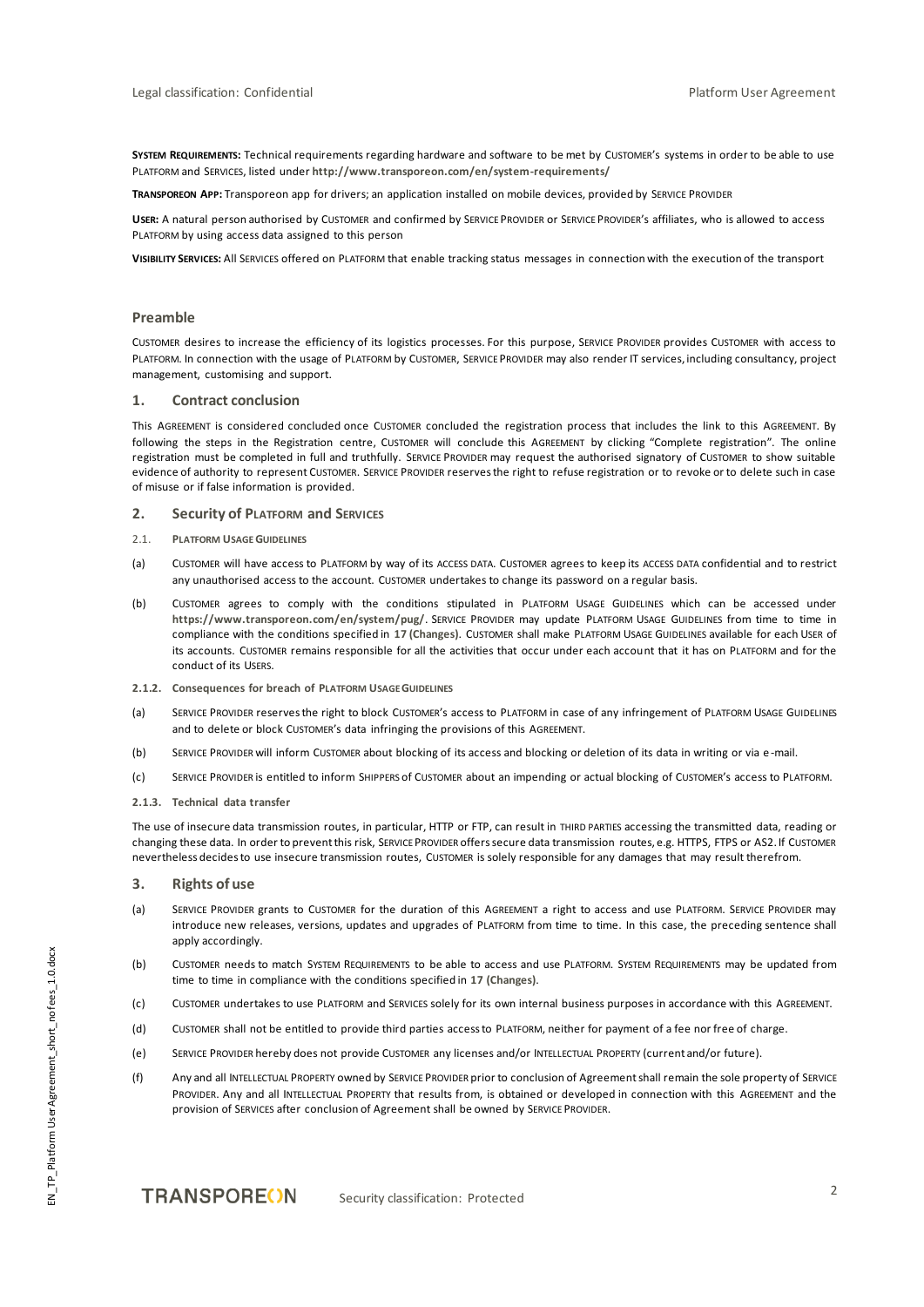# **4. Data protection and data security, CUSTOMER DATA**

- 4.1. **Processing of personal data**
- (a) SERVICE PROVIDER and CUSTOMER shall comply with any laws and regulations in any relevant jurisdiction relating to data protection or the use or processing of personal data.
- <span id="page-2-1"></span>(b) SERVICE PROVIDER determines the purposes and means of processing personal data within the scope of SERVICES provided under this AGREEMENT and thus acts as an independent controller.
- <span id="page-2-2"></span>(c) The details on the processing of personal data (Privacy Notice) can be found on the login page of PLATFORM in the footer or online at **[https://legal.transporeon.com/DP/PLT/en\\_Platform\\_Privacy\\_Policy.pdf](https://legal.transporeon.com/DP/PLT/de_Platform_Privacy_Policy.pdf)**
- (d) SERVICE PROVIDER processes personal data from users of VISIBILITY SERVICES, in particular: Location data (e.g. GPS position), Licence plate

This data is processed, inter alia, to bring more transparency to the transportation process. This also covers the estimation of delays, the measurement of transport routes and the optimisation of predictions for transport times (= "ETA" calculations). In the event of usage via TRANSPOREON APP, the data is processed in accordance with Art. 6 Para. 1 lit. a) GDPR if the respective driver has given his explicit consent. In all other cases, please see CUSTOMER's responsibilities in **[4.3.3](#page-2-0) (**Error! Reference source not found.**)**.

- (e) SERVICE PROVIDER processes the full name, the position and the business contact data of CUSTOMER's employees and representatives for product information and customer relationship purposes according to Art. 6 Para. 1 (f) GDPR.
- 4.2. **Processing of non-personal data**
- (a) For the purposes of providing its SERVICES under this AGREEMENT and to enable a quick and smooth onboarding, SERVICE PROVIDER is asked from time to time by SHIPPERS to forward CUSTOMER's data to SHIPPERS. SERVICE PROVIDER processes non-personal data including, but not limited to the following:
	- date since when CUSTOMER is using PLATFORM
	- which contract version of this AGREEMENT CUSTOMER concluded
	- which modules CUSTOMER uses
	- which interfaces CUSTOMER has with SERVICE PROVIDER
	- status of CUSTOMER's onboarding
	- kind of trainings CUSTOMER received from SERVICE PROVIDER
	- number of devices used for VISIBILITY SERVICES
	- information about the steps CUSTOMER takes in order to implement VISIBILITY SERVICES (e.g. organisation of internal trainings with the driver)
	- **if CUSTOMER is SIXFOLD-ENABLED**
- (b) SERVICE PROVIDER may use one or more of the above mentioned non-personal data in addition with other criteria for the purpose of generating the Partner Performance Score, a feature created to provide competitive advantage for CUSTOMER and to enable CUSTOMER to enter into new business opportunities with SHIPPERS on PLATFORM.
- 4.3. **Obligations under data protection law**
- **4.3.1. Provision of personal data**
- (a) CUSTOMER shall provide SERVICE PROVIDER with the personal and non-personal data required for the performance of SERVICES under this AGREEMENT. This includes in particular the personal data mentioned in the Privacy Notice (see **[4.1\(b\)](#page-2-1) [\(Processing of personal data\)](#page-2-1)**.
- (b) The data may be either provided directly by CUSTOMER or by DATA SUBJECTS at the instigation of CUSTOMER.
- (c) CUSTOMER will ensure that the personal data provided is limited to the required minimum (principle of data minimisation).
- **4.3.2. Information of DATA SUBJECTS**
- (a) CUSTOMER shall provide any DATA SUBJECTS, whose personal data are transferred to SERVICE PROVIDER, with comprehensive and correct information pursuant to Art. 13 and Art. 14 GDPR about the processing of their personal data for the purposes of this AGREEMENT in a concise, transparent, intelligible and easily accessible form, using clear and plain language.
- (b) CUSTOMER shall also inform DATA SUBJECTS about their rights according to Chapter III of the GDPR. These rights may include, in particular, the right of access, the right to rectification, the right to restriction of processing and the right to object.
- (c) These information obligations can be fulfilled by CUSTOMER if not already known to DATA SUBJECTS by providing the Privacy Notice (see **[4.1\(b\)](#page-2-1) (Processing of personal data)**) of SERVICE PROVIDER.
- <span id="page-2-0"></span>**4.3.3. Consent of DATA SUBJECTS**
- (a) CUSTOMER shall obtain, if necessary according to **[4.1\(b\)](#page-2-1) (Processing of personal data)**, DATA SUBJECTS' informed and effective consent pursuant to Art. 6 Para. 1 (a) GDPR with the processing of their personal data within the scope of this AGREEMENT. This consent shall in particular allow the transfer of the personal data to SERVICE PROVIDER and the onward transfer of personal data to LOCAL SUBSIDIARIES and SERVICE PARTNERS.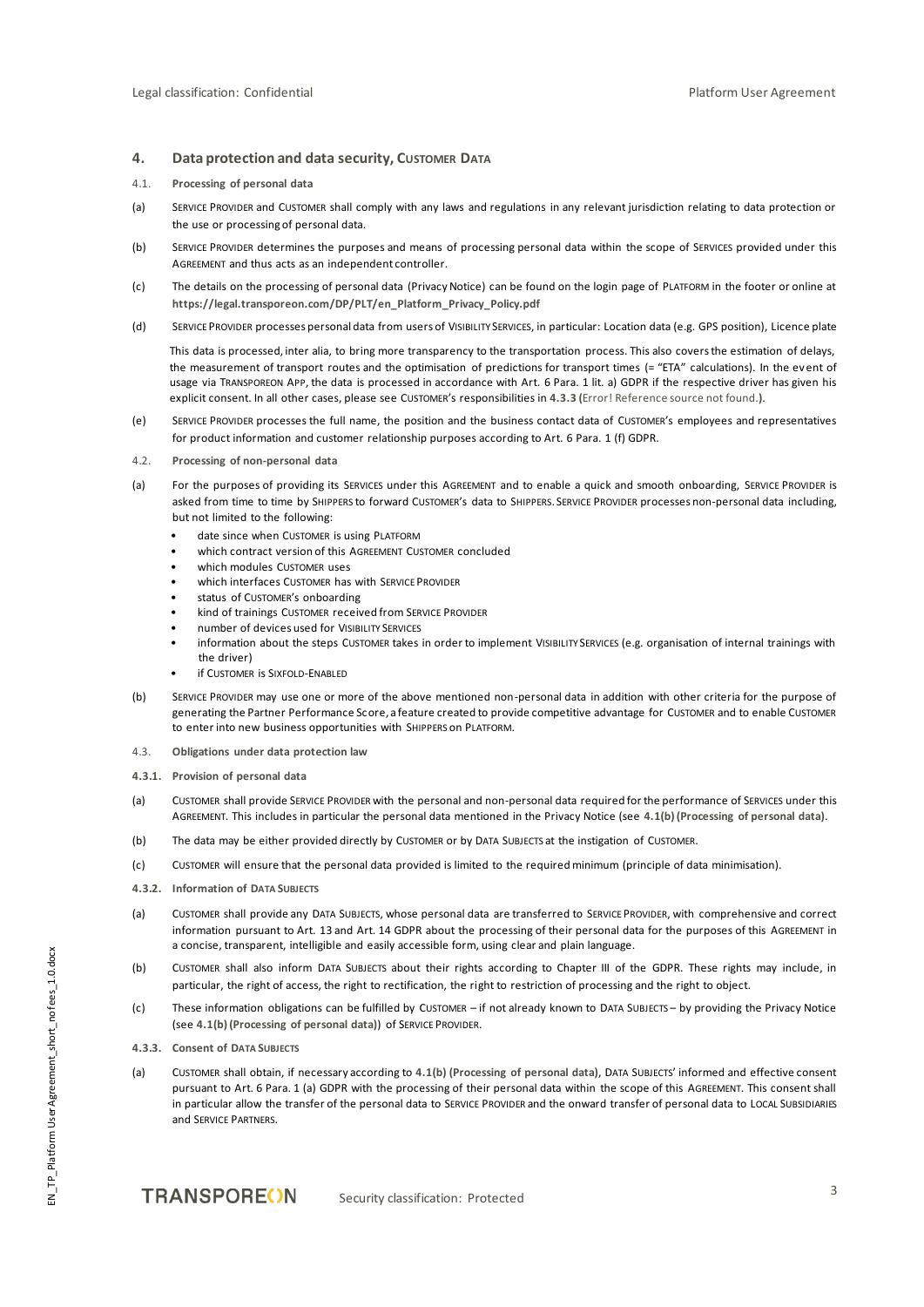- (b) CUSTOMER shall, in case a consent was obtained, monitor the continued effectiveness of DATA SUBJECTS' consent. If such consent is withdrawn, CUSTOMER shall promptly inform SERVICE PROVIDER in writing or via e-mail.
- (c) When using VISIBILITY SERVICES, CUSTOMER is responsible for informing DATA SUBJECTS and obtain their consent that their personal data such as license plate and location data of the vehicle may be shared via PLATFORM, that this data is collected for the purposes mentioned in **[4.1\(c\)](#page-2-2) (Processing of personal data)** and that this data will be made visible for the parties within the transportation chain, that is CARRIERS, SUPPLIERS, SHIPPERS, and respective SERVICE PARTNERS for the purpose of processing and monitoring the performance of the transportation orders to which such data relates. This responsibility includes informing DATA SUBJECTS and obtain their consent, that the above-mentioned parties within the transportation chain may also allocate a vehicle to a transport. This allocation, normally done by CUSTOMER, is the prerequisite for the location data of the vehicle being shared via PLATFORM.
- (d) The details on the processing of personal data (Privacy Notice especially for drivers) for drivers as DATA SUBJECTS can be found online at **[https://legal.transporeon.com/DP/RTV/en\\_Driver\\_Privacy\\_Policy.pdf](https://legal.transporeon.com/DP/RTV/en_Driver_Privacy_Policy.pdf)**.
- **4.3.4. Lawfully processing**
- (a) CUSTOMER warrants that any personal data provided directly by CUSTOMER or by DATA SUBJECTS at the instigation of CUSTOMER may be lawfully processed by SERVICE PROVIDER, LOCAL SUBSIDIARIES and SERVICE PARTNERS for the purposes of this AGREEMENT.
- (b) CUSTOMER is familiar with the laws and regulations contained in or deriving from the relevant jurisdiction regarding data protection or the use or processing of personal data relating to SERVICES under this AGREEMENT.
- (c) CUSTOMER shall in particular use this personal data for monitoring the behaviour or the performance of DATA SUBJECTS only to the extent permitted by mandatory laws, collective agreements or employment contracts.
- <span id="page-3-0"></span>4.4. **Anonymised use of CUSTOMER DATA**
- (a) CUSTOMER hereby grants SERVICE PROVIDER the free, simple (non-exclusive), worldwide, temporally unlimited and irrevocable right to store, process, link, evaluate, analyse, pass on, publish and economically exploit CUSTOMER DATA in anonymised form (within the meaning of **[4.4](#page-3-0)[\(c\)](#page-3-1) (Anonymised use of Customer Data)**). This granted right includes in particular the right to use and commercially exploit the data for error correction as well as for the improvement of own or third-party products (including services), for the development of new products, for benchmarks as well as for advertising, scientific or statistical purposes.
- (b) The right of use granted is transferable and sub-licensable by SERVICE PROVIDER to SERVICE PARTNERS and affiliates.
- <span id="page-3-1"></span>(c) Usage in anonymised form means that the data to be exploited is changed in such a way that it can no longer be related to (i) a single natural person, in particular USERS or employees of CUSTOMER, (ii) CUSTOMER, (iii) a SHIPPER or (iv) a CARRIER, e.g. by aggregation (summary). In order to determine whether a reference is possible, all means that are likely to be used by SERVICE PROVIDER or a third party, according to general judgment, to directly or indirectly identify a reference object must be considered.
- (d) Insofar as the use of CUSTOMER DATA for the above-mentioned purposes does not serve to provide the contractual services and represents a processing of personal data (in particular the process of anonymisation), SERVICE PROVIDER does not act as a processor on behalf of CUSTOMER, but as an independent controller.

# **5. Modules and SERVICES description**

CUSTOMER can access the document which contains a detailed technical description and conditions for the usage of products, modules, features and SERVICES by clicking on **<https://www.transporeon.com/en/msd/>**. SERVICE PROVIDER is entitled to update this document from time to time in compliance with the conditions specified in **[17](#page-7-0) [\(Changes\)](#page-7-0)** provides CUSTOMER the possibility to access the updated document under the above-mentioned link. The Modules and Services description does not represent any guarantee or warranty of any kind and the conditions only apply if the corresponding Services are activated for CUSTOMER. Activation of some modules, features and SERVICES are subject to an additional agreement and a separate commercial agreement between SERVICE PROVIDER and CUSTOMER.

## **6. Service levels. Availability. Support. Remedies**

6.1. **Performance**

SERVICE PROVIDER will perform SERVICES taking into account the recognised rules of technology

- (a) with promptness and diligence and in a workmanlike and professional manner and
- (b) in accordance with all applicable service levels stipulated in AVAILABILITY DESCRIPTION.
- 6.2. **Availability; support; remedies**

The availability of PLATFORM, the support times and the remedies for failure to achieve the availability of PLATFORM are defined in AVAILABILITY DESCRIPTION available under **<https://www.transporeon.com/en/avd/>** and incorporated into this AGREEMENT by reference. SERVICE PROVIDER will update AVAILABILITY DESCRIPTION from time to time in compliance with the conditions specified in **[17](#page-7-0) [\(Changes\)](#page-7-0)** and provide CUSTOMER the possibility to access the updated document under the above-mentioned link.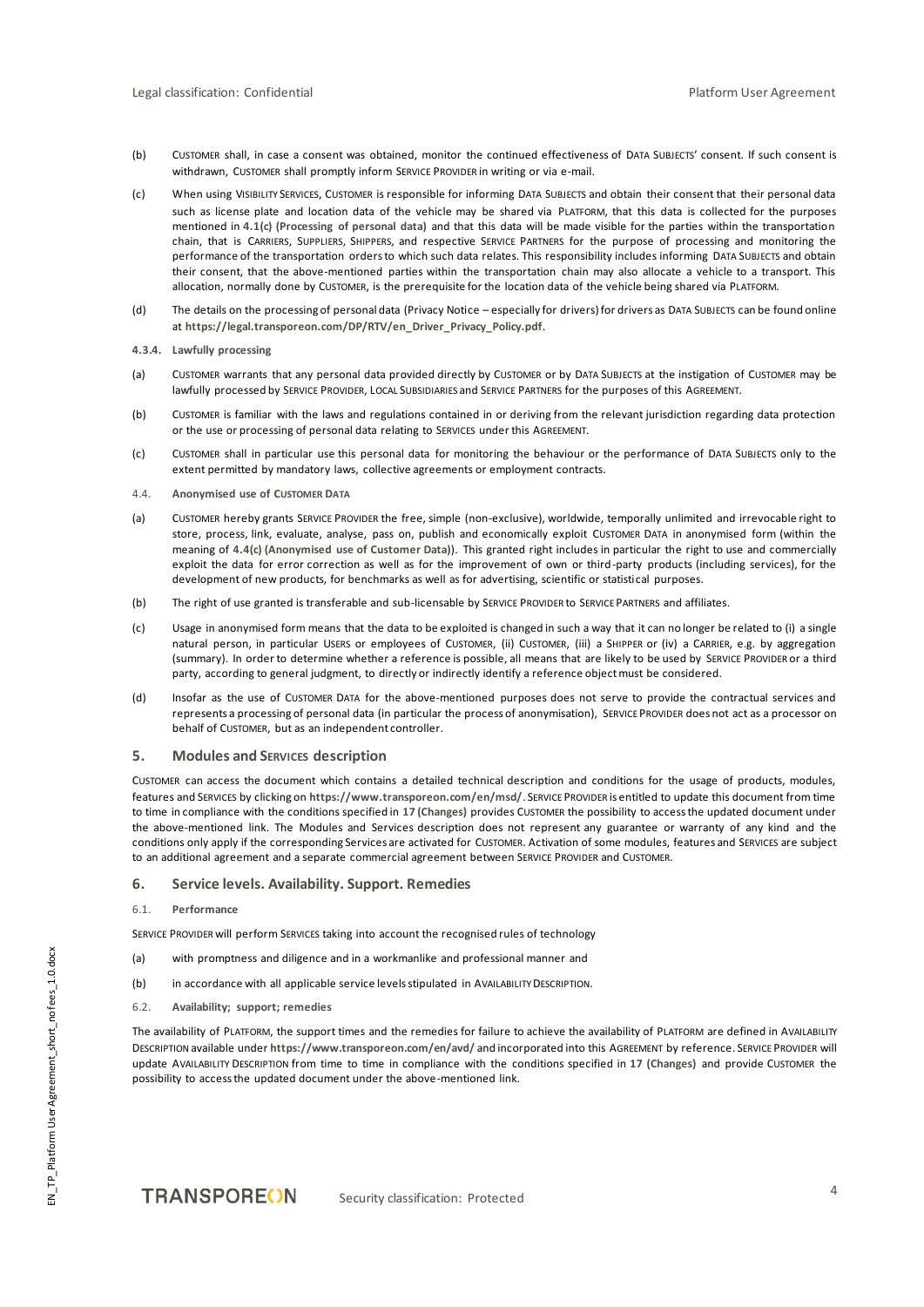## <span id="page-4-0"></span>**7. Term and termination**

- (a) CUSTOMER may terminate this AGREEMENT for convenience at any time subject to a 30-days' notice period to the end of the calendar month.
- (b) SERVICE PROVIDER may terminate this AGREEMENT for convenience at any time subject to a 90-days' notice period to the end of the calendar month.
- (c) In addition to the termination rights according to **[7\(](#page-4-0)a) [\(Term and termination\)](#page-4-0)**, SERVICE PROVIDER may terminate this AGREEMENT for good cause, effective upon written notice to CUSTOMER, if CUSTOMER breaches the obligations as stipulated in PLATFORM USAGE GUIDELINES and/or **[11](#page-5-0) [\(Compliance\)](#page-5-0)**.

## <span id="page-4-1"></span>**8. Confidentiality**

The receiving party may have access to CONFIDENTIAL INFORMATION of the disclosing party.

- 8.1. **Disclosure restrictions**
- (a) The receiving party must not make any of the disclosing party's CONFIDENTIAL INFORMATION available in any form, to any third party, natural person or legal entity other than the receiving party's employees, affiliates or agents with a need to know such CONFIDENTIAL INFORMATION. In this case, the receiving party shall ensure that all such receiving party's employees, affiliates or agents shall be bound by the confidentiality obligations offering no less than the same level of protection as stipulated in this AGREEMENT.
- (b) Any unauthorised disclosure or use of CONFIDENTIAL INFORMATION by the receiving party's employees, affiliates, subcontractors or agents shall be deemed a breach of this AGREEMENT by the receiving party. In this case, the receiving party shall be liable to the disclosing party to the same extent as if the receiving party committed such breach itself.
- 8.2. **Reasonable care**

The receiving party will keep CONFIDENTIAL INFORMATION secret by using at least the same care and discretion that the receiving party uses with respect to its own trade secrets and in no case less than reasonable care.

8.3. **Exceptions of confidentiality**

CONFIDENTIAL INFORMATION does not include information that

- (a) was known to the receiving party prior to its disclosure by the disclosing party,
- (b) has become generally available to the public (other than through the receiving party),
- (c) is obtained by the receiving party from a third party under no obligation of confidentiality to the disclosing party,
- (d) is considered as supporting information in order to enable SERVICES.
- 8.4. **Disclosure permissions**

The receiving party may disclose CONFIDENTIAL INFORMATION if such disclosure is required according to applicable laws or governmental regulations, provided that the receiving party has previously notified the disclosing party of the disclosure by e-mail in parallel with the written notice and has taken reasonable and lawful actions to avoid and minimise the extent of the disclosure.

## 8.5. **Survival and replacement**

The provisions of **[8](#page-4-1) [\(Confidentiality\)](#page-4-1)** shall survive the termination of this AGREEMENT for a period of 5 years from the date of effective termination of this AGREEMENT.

8.6. **Forwarding data and information**

In the event CUSTOMER is acting as a forwarder on PLATFORM and is therefore using the "sub assignment" function, CUSTOMER must ensure that CUSTOMER is entitled to forward the data/information from PLATFORM to a subcarrier/subcontractor. If CUSTOMER is not entitled to do so, CUSTOMER has the possibility to delete/edit the data/information.

# **9. Warranty. Software defects**

- (a) SERVICE PROVIDER warrants that SERVICES may be used in accordance with the provisions of this AGREEMENT. Rights in case of defects shall be excluded in case of minor or immaterial deviations from the agreed or assumed characteristics or in case of just slight impairment of use. Product descriptions shall not be deemed guaranteed unless separately agreed in writing. In particular, a functional impairment does not constitute a defect if it results from hardware defects, environmental conditions, wrong operation, flawed data or other circumstances originating from CUSTOMER's sphere of risk.
- (b) SERVICE PROVIDER remedies software defects at its option by providing a new version of PLATFORM or by indicating reasonable ways to avoid the effects of the defect.
- (c) Defects must be notified in writing or via e-mail with a comprehensible description of the error symptoms, as far as possible evidenced by written recordings, hard copies or other documents demonstrating the defects.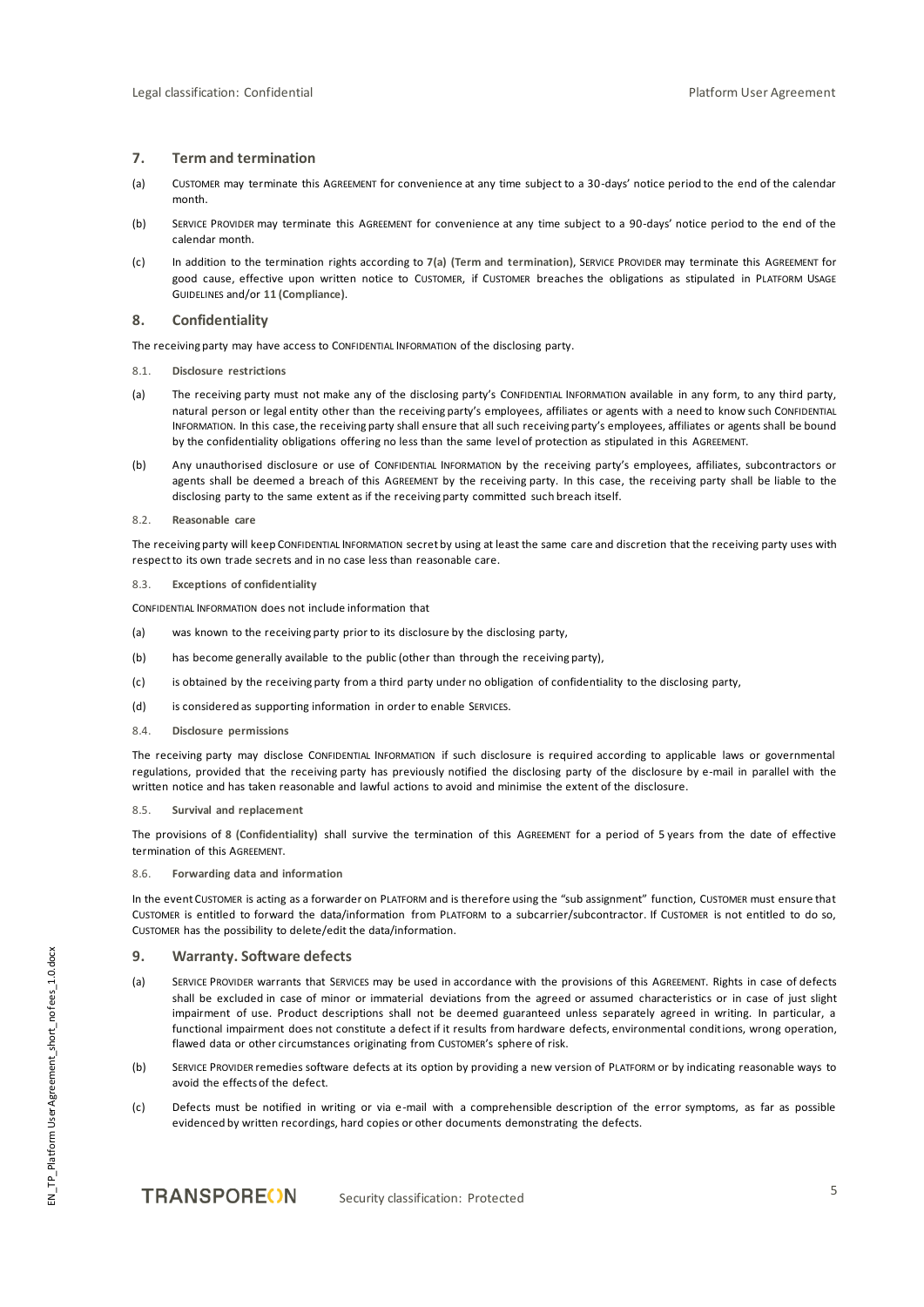## 9.2. **Performance agreed**

SERVICE PROVIDER is not a party to the contracts between CUSTOMER and other USERS. SERVICE PROVIDER does not warrant that any offer will be matched by a corresponding demand or that any freight contract will be concluded and properly performed between CUSTOMER and other USERS.

- 9.3. **Accuracy and correctness**
- (a) SERVICE PROVIDER is not responsible for the accuracy and correctness of the information that CUSTOMER or other USERS enter and/or provide when using PLATFORM.
- (b) SERVICE PROVIDER is solely and exclusively responsible for the accurate calculation of the results based on the provided information and for the correct data transmission.
- 9.4. **Reliability of USERS**

SERVICE PROVIDER gives no warranty as to the reliability of other USERS.

- <span id="page-5-1"></span>**10. Liability**
- 10.1. **General**
- (a) Insofar as not otherwise provided for herein, including the following provisions, SERVICE PROVIDER shall be liable according to the relevant statutory provisions in case of a breach of contractual and non-contractual duties.
- (b) SERVICE PROVIDER shall be liable for damages irrespective for what legal grounds in case of wilful intent and gross negligence. With slight negligence, SERVICE PROVIDER shall only be liable for damages from the breach of a material contractual duty (i.e. those duties whose fulfilment is required in order to allow the contract to be duly performed and in relation to which CUSTOMER is entitled to regularly rely on for SERVICES); in this case SERVICE PROVIDER's liability is, however, limited to the reimbursement of the reasonably foreseeable, typically occurring damages.
- (c) This limitation of liability does not apply to damages from the injury to life, body or health.
- (d) CUSTOMER is aware that SERVICE PROVIDER has not created and/or examined the data transmitted via Platform. Therefore, SERVICE PROVIDER is not liable for such data, their legality, completeness, accuracy or up-to-date nature, nor is SERVICE PROVIDER liable for such data being free of any third party's intellectual property rights. SERVICE PROVIDER is not liable for damages arising from downloading or another use of unchecked harmful data via PLATFORM.
- 10.2. **Data and links**
- (a) SERVICE PROVIDER links to or offers services of SERVICE PARTNERS (hereinafter **OTHER SERVICES**) on SERVICE PROVIDER's website or otherwise through SERVICES for making available content, products, and/or services to CUSTOMER. These SERVICE PARTNERS may have their own terms and conditions of use as well as privacy policies and CUSTOMER's use of these OTHER SERVICES will be governed by and be subject to such terms and conditions and privacy policies. For the cases where a direct link to OTHER SERVICES is provided, SERVICE PROVIDER does not warrant, endorse or support these OTHER SERVICES and is not responsible or liable for these or any losses or issues that result from CUSTOMER's use of such OTHER SERVICES, since that is outside of SERVICE PROVIDER's control. CUSTOMER acknowledges that SERVICE PROVIDER may allow SERVICE PARTNERS to access CUSTOMER's data used in connection with SERVICES as required for the inter-operation of OTHER SERVICES with SERVICES. CUSTOMER represents and warrants that CUSTOMER's use of any OTHER SERVICES represents CUSTOMER's independent consent to the access and use of CUSTOMER's data by SERVICE PARTNERS.
- (b) The liability restrictions which can be derived from the preceding paragraphs of **[10](#page-5-1) [\(Liability\)](#page-5-1)** shall not apply insofar as SERVICE PROVIDER has maliciously failed to disclose a defect or has assumed a guarantee for the condition of SERVICES.
- 10.3. **Loss of data**

Liability for loss of data is limited to the normal recovery expenses that would result in the event of regular appropriate b ackup copies being made by CUSTOMER.

- 10.4. **No strict liability**
- (a) Any strict liability of SERVICE PROVIDER for defects existing at the time of the contract conclusion in terms of the rental provisions of law (§536a Civil Code (Bürgerliches Gesetzbuch, hereinafter **BGB**)) are hereby excluded. §536a Section 2 sentences 1 and 2 BGB remain unaffected.
- (b) To the extent SERVICE PROVIDER's liability for damages is excluded or limited, this shall also apply with regard to the personal liability for damages of its representatives, employees and other vicarious agents.

## <span id="page-5-0"></span>**11. Compliance**

(a) Both PARTIES shall comply and shall ensure that their representative employees or agents carrying out obligations hereunder or using PLATFORM and SERVICES comply with all applicable laws, regulations, ordinances, rules and standards, and shall submit to the standard Code of Conduct of SERVICE PROVIDER available under **<https://www.transporeon.com/us/about-us/#c10797>**.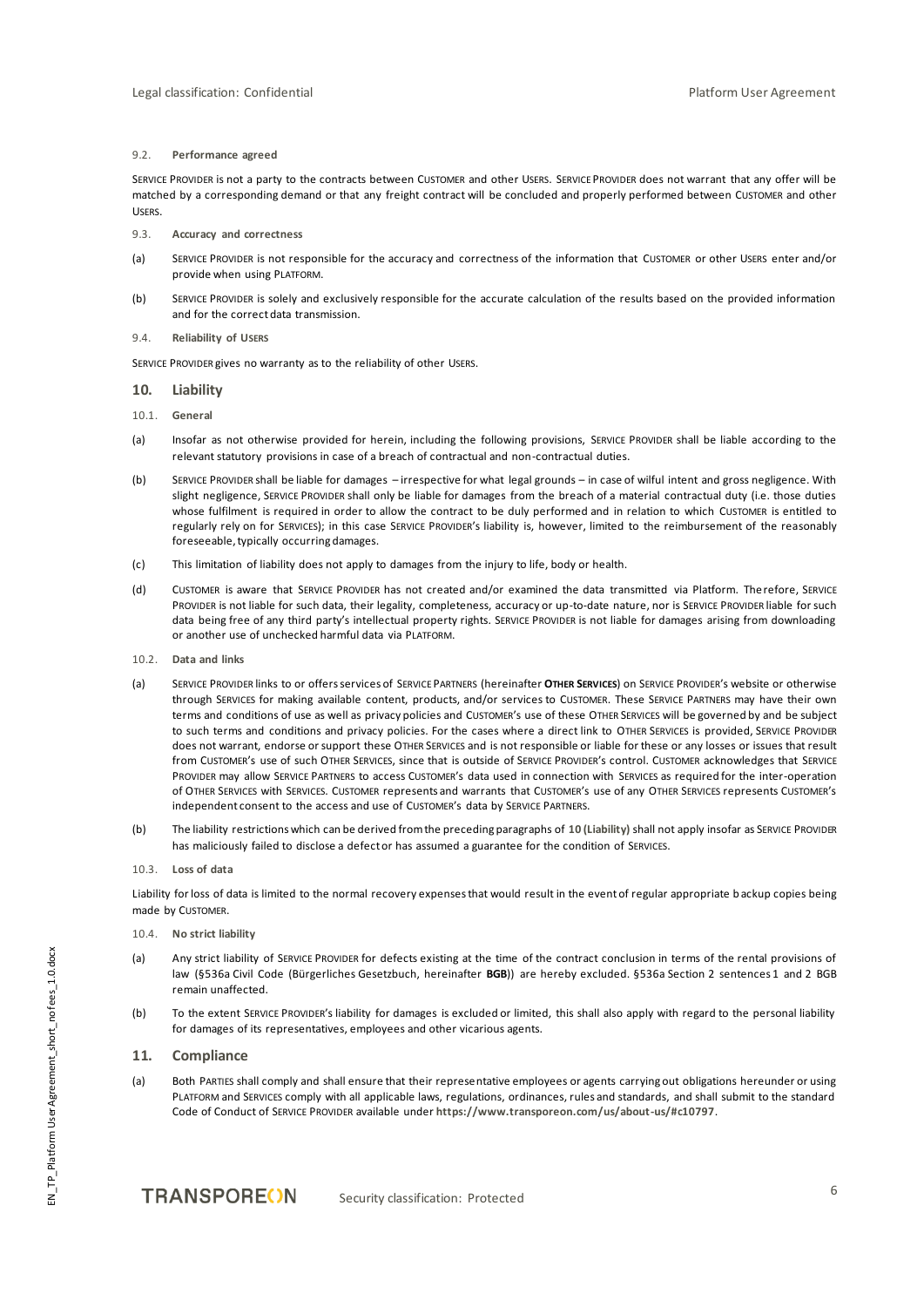- (b) In order to conduct business activities ethically and with integrity, both PARTIES shall adhere in particular to all applicable laws in the following areas, i.e., human rights and fair labour standards, occupational health and safety, anti-bribery and corruption, competition and antitrust, trade and export laws, financial integrity, anti-money laundering, trade export laws and counter terrorism financing and environmental laws.
- 11.2. **Reporting incidents**
- (a) The standards of conduct stipulated in this AGREEMENT are critical to its accomplishment and the ongoing success of the relationship between PARTIES.
- (b) CUSTOMER must inform SERVICE PROVIDER immediately in writing or via e-mail in the event of:
	- (i) any positive results discovered when reviewing the aforementioned sanctions lists, or if any person under the control or affiliated with CUSTOMER becomes listed on any sanction list and uses PLATFORM or SERVICES.
	- (ii) knowledge or reasonably founded suspicion that any person under the control or affiliated with CUSTOMER is committing or attempting to commit any act of, or in furtherance of bribery or fraud in connection with its use of PLATFORM or SERVICES.
	- (iii) knowledge or reasonably founded suspicion of any anti-competitive behaviour or illegal or unethical activities in relation to this AGREEMENT.

# <span id="page-6-0"></span>**12. Indemnification**

- 12.1. **Indemnification by CUSTOMER**
- (a) If THIRD PARTIES incur damages in connection with CUSTOMER's use of PLATFORM, CUSTOMER will indemnify SERVICE PROVIDER against claims for damages by such THIRD PARTIES.
- (b) In the event SERVICE PROVIDER seeks indemnification from CUSTOMER according to **[12](#page-6-0) [\(Indemnification\)](#page-6-0)**, SERVICE PROVIDER will inform CUSTOMER promptly in writing or via e-mail.
- (c) In this case, SERVICE PROVIDER is entitled to appoint a legal counsel and to control any proceeding as well as to demand reimbursement of the associated costs.
- <span id="page-6-1"></span>12.2. **Indemnification by SERVICE PROVIDER**
- (a) SERVICE PROVIDER will indemnify CUSTOMER from claims of third parties arising from the infringement of their INTELLECTUAL PROPERTY rights which have arisen through the use of SERVICES by CUSTOMER to the extent set out in **[10](#page-5-1) [\(Liability\)](#page-5-1)**.
- (b) CUSTOMER will give SERVICE PROVIDER prompt written notice in parallel with an e-mail notification of such claim. CUSTOMER will also provide information, reasonable assistance as well as the sole authority to SERVICE PROVIDER to defend or settle such claim.
- (c) SERVICE PROVIDER may, at its reasonable discretion,
	- (iv) obtain for CUSTOMER the right to continue using SERVICES, or
	- (v) replace or modify SERVICES so that they become non-infringing; or
	- (vi) cease to provide SERVICES and reimburse CUSTOMER for fees already paid.
- **12.2.2. No obligation**
- (a) If CUSTOMER resolves the dispute with a third party without the prior written consent of SERVICE PROVIDER, SERVICE PROVIDER is not obliged to indemnify CUSTOMER in accordance with the provisions of **[12.2](#page-6-1) [\(Indemnification by Service Provider\)](#page-6-1)**.
- (b) SERVICE PROVIDER will have no obligation to indemnify CUSTOMER if the infringement is based on an unauthorised modification of SERVICES by CUSTOMER or a third party on CUSTOMER's behalf or the usage of SERVICES in combination with any hardware, software or material not consented to by SERVICE PROVIDER, unless CUSTOMER proves that such modification or usage had no influence on the asserted claims for infringement.

## **13. Jurisdiction and governing law**

- (a) This AGREEMENT shall be exclusively governed by and construed in accordance with the substantive laws of Germany to the exclusion of the United Nations Convention on Contracts for the International Sale of Goods (CISG).
- (b) The place of jurisdiction for any legal disputes is Ulm, Germany.

## **14. Interpretation**

If any individual provision of this AGREEMENT is or becomes ineffective in part or in whole, this does not affect the validity of the remaining provisions. PARTIES will replace any ineffective provision by the legally valid provision that most closely achieves the commercial objective of the ineffective provision. The same applies correspondingly in the event of any omission.